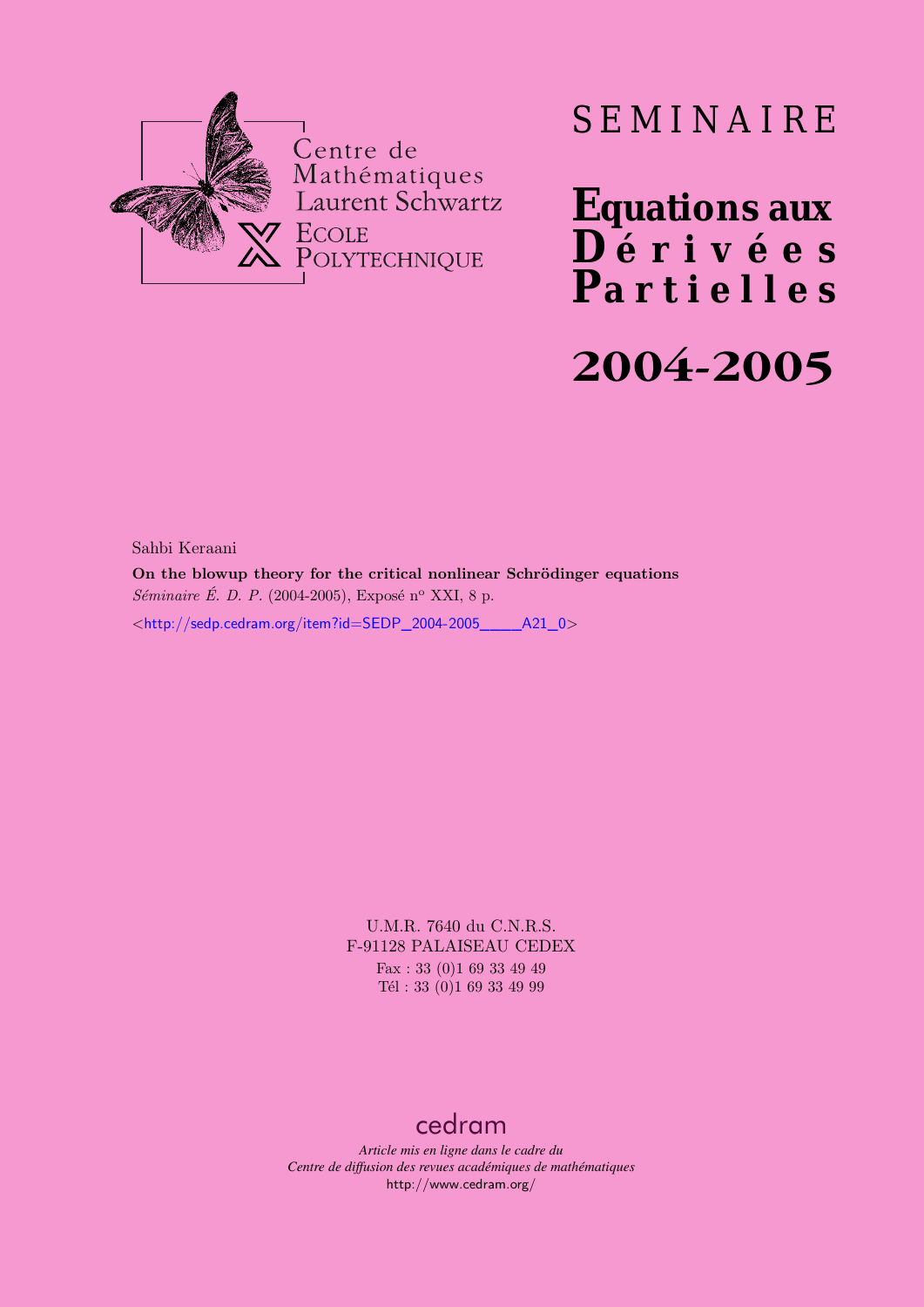### ON THE BLOWUP THEORY FOR THE CRITICAL NONLINEAR SCHRÖDINGER EQUATIONS

#### SAHBI KERAANI

#### 1. INTRODUCTION

In this talk we prove a refined version of compactness lemma adapted to the blowup analysis and we use it to give direct and simple proofs to some classical results of blowup theory for critical nonlinear Schrödinger equations. It's based on a joint work with T. Hmidi.

We consider the  $L^2$ -critical nonlinear Schrödinger equation (NLS):

(1) 
$$
\begin{cases} i\partial_t u + \Delta u + |u|^{\frac{4}{d}} u = 0, & x \in \mathbb{R}^d, t > 0, \\ u(0, x) = u_0(x). \end{cases}
$$

Here,  $\Delta = \sum_{i=1}^d \partial_{x_i}^2$  is the Laplace operator on  $\mathbb{R}^d$  and  $u_0 : \mathbb{R}^d \longrightarrow \mathbb{C}$ . It is well known from the result by Ginibre and Velo [5] (see [3] for a review) that Cauchy problem (1) is locally well-posed in  $H^1$ : there exists  $T \in (0, +\infty]$  and a solution  $u \in \mathcal{C}([0, T), H^1)$ , with the following blowup alternative: either  $T = \infty$  (the solution is global) or  $T < +\infty$  (the solution blows up in finite time) and

$$
\lim_{t\uparrow T} \|\nabla u(t,\cdot)\|_{L^2} = +\infty.
$$

The unique solution has the following quantities conserved as  $t$  varies

$$
\mathcal{N}(t) = \int_{\mathbb{R}^d} |u(t,x)|^2 dx,
$$
  
\n
$$
E(t) = \frac{1}{2} \int |\nabla u|^2 dx - \frac{d}{4+2d} \int |u|^{\frac{4}{d}+2} dx
$$

Also, if  $u_0 \in \Sigma := \{f \in H^1, xf \in L^2\}$ , then the solution satisfies the Virial identity (see [6])

(2) 
$$
\frac{d^2}{dt} \int |x|^2 |u(t,x)|^2 dx = 16E(0).
$$

Obviously, if  $E(0) < 0$  then the solution cannot exist globally and blows up in finite time. This was the starting point of the blowup theory of Schrödinger equations which has been developed in the two last decays (see [3], [14], [12] and the references therein). This theory is mainly connected to the notion of ground state: the unique positive radial solution of the elliptic problem

$$
\Delta Q - Q + |Q|^{\frac{4}{d}} Q = 0.
$$

In [16], M. I. Weinstein exhibited the following refined Gagliardo-Nirenberg inequality

(3) 
$$
\|\psi\|_{L^{\frac{4}{d}+2}}^{\frac{4}{d}+2} \leq C_d \|\psi\|_{L^2}^{\frac{4}{d}} \|\nabla \psi\|_{L^2}^2 \qquad \forall \psi \in H^1,
$$
  
XXI-1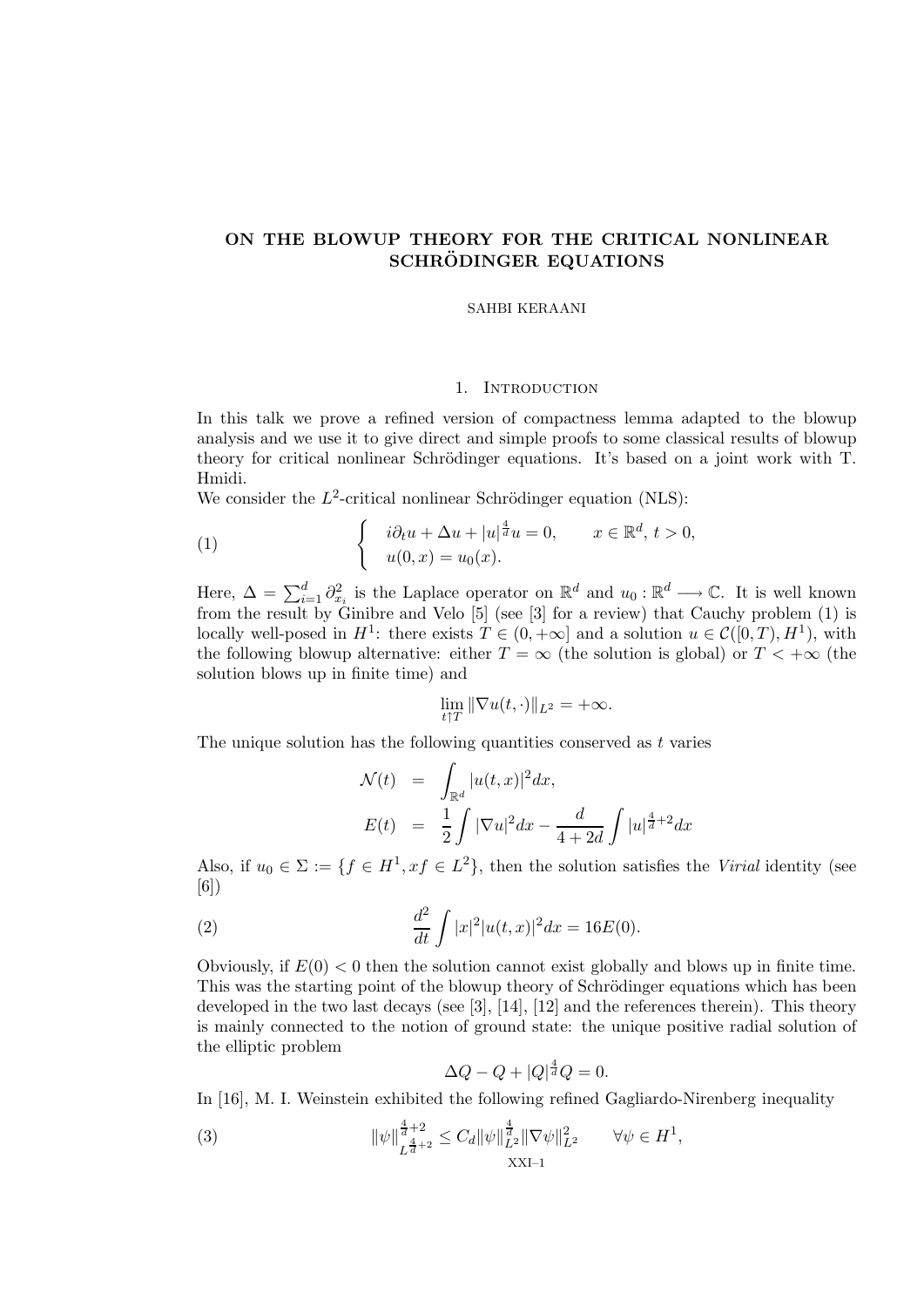with  $C_d = \frac{d+2}{d}$  $\frac{+2}{d} ||Q||_{L^2}^{-\frac{4}{d}}$ . Combined with the conservation of energy, the inequality above implies that  $||Q||_{L^2}$  is the critical mass for the formation of singularities, that is if

$$
||u_0||_{L^2} < ||Q||_{L^2}
$$

then the corresponding solution is global. Also, this bound is optimal since by using the conformal invariance one constructs

$$
u(t,x) = (T-t)^{-d/2} e^{[(i/(T-t)) + (-i|x|^2/T - t)]} Q(\frac{x}{T-t})
$$

a singular solution of (1) with  $||u||_{L^2} = ||Q||_{L^2}$  that blows up in a finite time T. There is an abundant literature devoted to the study of the blowup mechanism (see [3] and [14] for a review). In this talk we prove a compactness lemma adapted to the analysis of the blowup phenomenon of the nonlinear Schroödinger equation and use it to give elementary proofs to some classical results in the field.

#### 2. Compactness lemma

The main result of this section is

**Theorem 1.** Let  $\{v_n\}_{n=1}^{\infty}$  be a bounded family of  $H^1(\mathbb{R}^d)$ , such that

(4) 
$$
\limsup_{n \to \infty} \|\nabla v_n\|_{L^2} \le M \quad and \quad \limsup_{n \to \infty} \|v_n\|_{L^{\frac{4}{d}+2}} \ge m.
$$

Then, there exists  $\{x_n\}_{n=1}^{\infty} \subset \mathbb{R}^d$  such that, up to a subsequence,

$$
v_n(\cdot + x_n) \rightharpoonup V \qquad weakly,
$$

with  $||V||_{L^2} \geq (\frac{d}{d+2})^{d/4} \frac{m^{\frac{d}{2}+1}}{M^{d/2}} ||Q||_{L^2}$ .

**Remark 2.** The lower-bound on the  $L^2$  norm of V is optimal. In fact, if we take  $v_n = Q$ then we get equality.

*Proof.* In the sequel we put  $2^* = \infty$  if  $d = 1, 2$ , and  $2^* = \frac{2d}{d-1}$  $\frac{2d}{d-2}$  if  $d \geq 3$ . Theorem 1 is a consequence of a profile decomposition of the bounded sequences in  $H^1$  following the work by P. Gérard [4] (see also [1] and [7]). More precisely, we have the following<sup>1</sup>

**Proposition** 3. Let  $\mathbf{v} = \{v_n\}_{n=1}^{\infty}$  be a bounded sequence in  $H^1(\mathbb{R}^d)$ . Then, there exist a subsequence of  $\{v_n\}_{n=1}^{\infty}$  (still denoted  $\{v_n\}_{n=1}^{\infty}$ ), a family  $\{\mathbf{x}^j\}_{j=1}^{\infty}$  of sequences in  $\mathbb{R}^d$  and a sequence  ${V^j}_{j=1}^{\infty}$  of  $H^1$  functions, such that

- i) for every  $k \neq j$ ,  $|x_n^k x_n^j| \longrightarrow_{n \to \infty} +\infty$ ;
- ii) for every  $\ell \geq 1$  and every  $x \in \mathbb{R}^d$ , we have

$$
v_n(x) = \sum_{j=1}^{\ell} V^j(x - x_n^j) + v_n^{\ell}(x),
$$

with

(5) 
$$
\limsup_{n \to \infty} ||v_n^{\ell}||_{L^p(\mathbb{R}^d)} \longrightarrow 0
$$

for every  $p \in ]2,2^*[$ .

<sup>&</sup>lt;sup>1</sup>The proof of this proposition is similar to the proof of Proposition 2.6 in [7].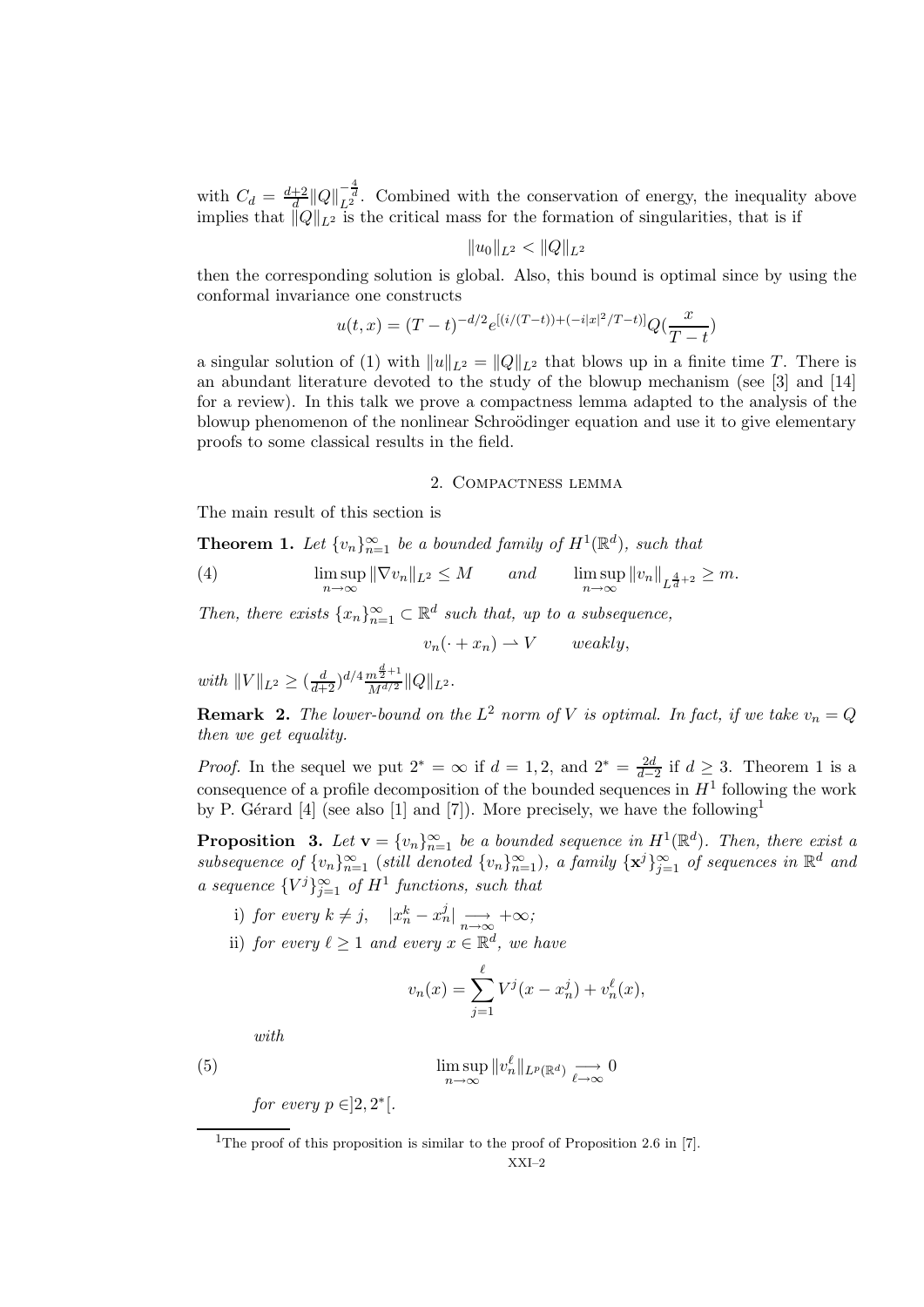Moreover, we have, as  $n \to +\infty$ ,

(6) 
$$
||v_n||_{L^2}^2 = \sum_{j=1}^{\ell} ||V^j||_{L^2}^2 + ||v_n^{\ell}||_{L^2}^2 + o(1),
$$

and

(7) 
$$
\|\nabla v_n\|_{L^2}^2 = \sum_{j=1}^{\ell} \|\nabla V^j\|_{L^2}^2 + \|\nabla v_n^{\ell}\|_{L^2}^2 + o(1).
$$

Let us finish the proof of Theorem 1. By extracting a subsequence we may replace lim sup in the assumptions (4) by lim. According to Proposition 3, the sequence  ${v_n}_{n=1}^{\infty}$  can be written, up to a subsequence, as

$$
v_n(x) = \sum_{j=1}^{\ell} V^j(x - x_n^j) + v_n^{\ell}(x)
$$

such that (5) and (6) hold. This implies, in particular,

$$
m^{\frac{4}{d}+2} \le \limsup_{n \to \infty} ||v_n||_{L^{\frac{4}{d}+2}}^{\frac{4}{d}+2} = \limsup_{n \to \infty} ||\sum_{j=1}^{\infty} V^j(\cdot - x_n^j)||_{L^{\frac{4}{d}+2}}^{\frac{4}{d}+2}.
$$

The elementary inequality

$$
\left| \left| \sum_{j=1}^l a_j \right|^{4/d+2} - \sum_{j=1}^l |a_j|^{4/d+2} \right| \le C \sum_{j \neq k} |a_j| |a_k|^{4/d+1}.
$$

and the pairwise orthogonality of the family  ${x^{j}}_{j=1}^{\infty}$  leads the mixed terms in the sum above to vanish and we get

$$
m^{\frac{4}{d}+2} \le \sum_{j=1}^{\infty} \|V^j\|_{L^{\frac{4}{d}+2}}^{\frac{4}{d}+2}.
$$

On the one hand, in view of Gagliardo-Nirenberg inequality (3), we have

$$
\sum_{j=1}^{\infty} ||V^j||_{L^{\frac{4}{d}+2}}^{\frac{4}{d}+2} \le C_d \sup \{ ||V^j||_{L^2}^{4/d}, j \ge 1 \} \sum_{j=1}^{\infty} ||\nabla V^j||_{L^2}^2.
$$

On the other hand, from (5), we get

$$
\sum_{j=1}^{\infty} \|\nabla V^j\|_{L^2}^2 \le \limsup_{n \to \infty} \|\nabla v_n\|_{L^2}^2 \le M^2.
$$

Therefore,

$$
\sup_{j\geq 1} \|V^j\|_{L^2}^{4/d} \geq \frac{m^{\frac{4}{d}+2}}{(M^2C_d)^{d/4}}.
$$

Since the series  $\sum ||V^j||_{L^2}^2$  converges then the supremum above is attained. In particular, there exists  $j_0$ , such that

$$
||V^{j_0}||_{L^2} \ge \frac{m^{\frac{d}{2}+1}}{(C_dM^2)^{d/4}} = (\frac{d}{d+2})^{d/4} \frac{m^{\frac{d}{2}+1}}{M^{d/2}} ||Q||_{L^2}.
$$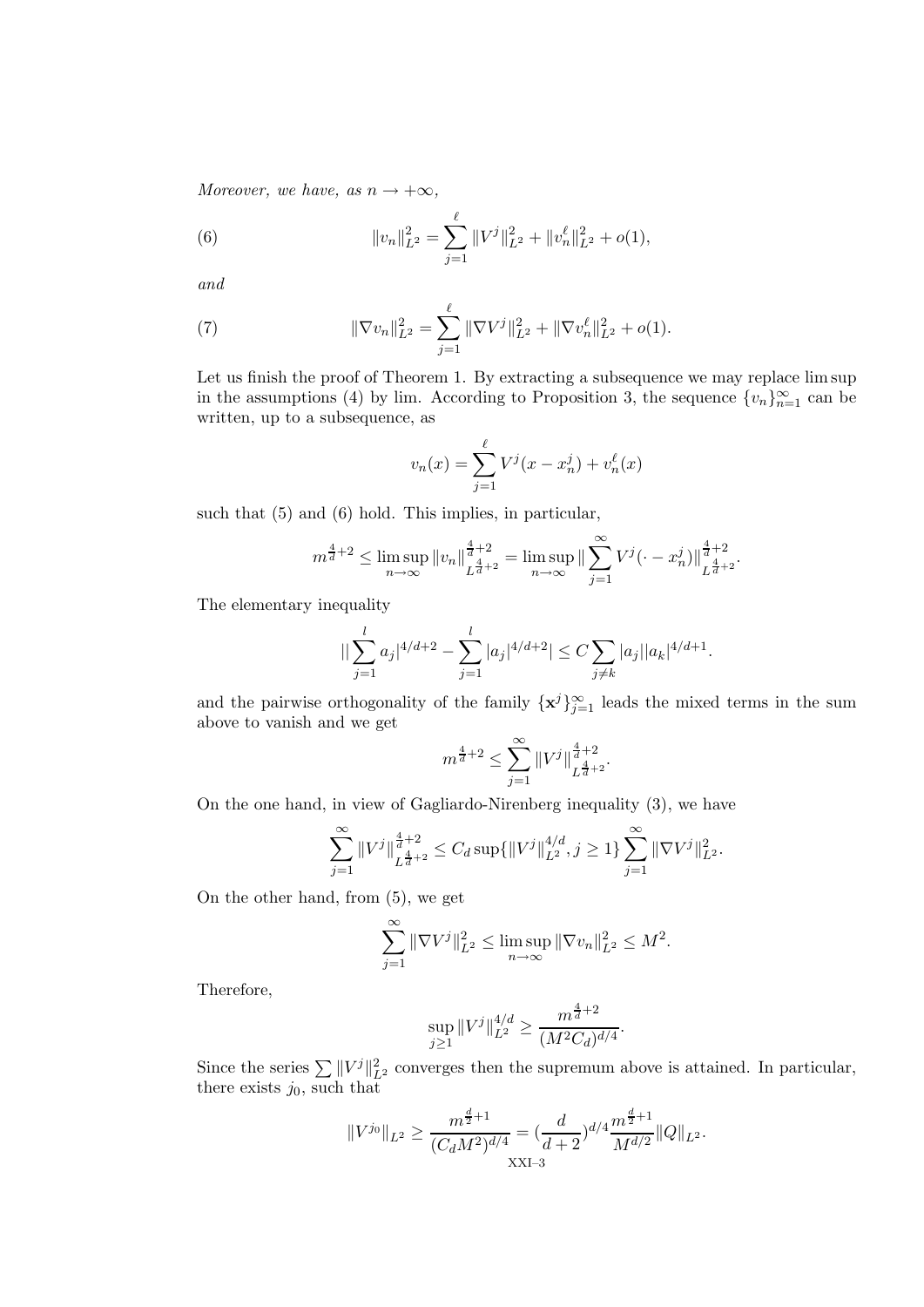On the other hand, a change of variables gives

$$
v_n(x + x_n^{j_0}) = V^{j_0}(x) + \sum_{\substack{1 \le j \le \ell \\ j \ne j_0}} V^j(x + x_n^{j_0} - x_n^j) + \tilde{v}_n^{\ell}(x),
$$

where  $v_n^{\ell}(x) = \tilde{v}_n^{\ell}(x + x_n^{j_0})$ . The pairwise orthogonality of the family  $\{\mathbf{x}^j\}_{j=1}^{\infty}$  implies  $V^j(\cdot + x_n^{j_0} - x_n^j) \rightharpoonup 0$  weakly,

for every  $j \neq j_0$ . Hence, we get

$$
v_n(\cdot + x_n^{j_0}) \rightharpoonup V^{j_0} + \tilde{v}^\ell,
$$

where  $\tilde{v}^{\ell}$  denote the weak limit of  $\{\tilde{v}_{n}^{\ell}\}_{n=1}^{\infty}$ . However, we have

$$
\|\tilde{v}^{\ell}\|_{L^{\frac{4}{d}+2}}\leq \limsup_{n\to\infty}\|\tilde{v}^{\ell}_n\|_{L^{\frac{4}{d}+2}}=\limsup_{n\to\infty}\|v^{\ell}_n\|_{L^{\frac{4}{d}+2}}\underset{l\to\infty}{\longrightarrow}0.
$$

Thereby, by uniqueness of weak limit, we get

$$
\tilde{v}^{\ell}=0
$$

for every  $\ell \geq j_0$ . So that

$$
v_n(\cdot + x_n^{j_0}) \rightharpoonup V^{j_0}
$$

The sequence  $\{x_n^{j_0}\}_{n=1}^{\infty}$  and the function  $V^{j_0}$  fulfill the conditions of Theorem 1.

 $\Box$ 

#### 3. blowup theory revisited

.

3.1. Concentration. For  $d \geq 2$  and spherically symmetric blowup solutions, it has been shown that there is a minimal amount of concentration of the  $L^2$  norm at the origin (see [13],[15], [18] and [3]) . Below we give a direct proof for the general case.

**Theorem 4.** Let u be a solution of (1) which blows up at finite time  $T > 0$ , and  $\lambda(t) > 0$ any function, such that  $\|\nabla u(t)\|_{L^2}\lambda(t) \longrightarrow +\infty$  as  $t \uparrow T$ . Then, there exists  $x(t) \in \mathbb{R}^d$ , such that

$$
\liminf_{t \uparrow T} \int_{|x-x(t)| \le \lambda(t)} |u(t,x)|^2 dx \ge \int Q^2.
$$

Remark 5. A well known scaling argument yields the following lower bound on the blowup rate

$$
\|\nabla u(t_n,\cdot)\|_{L^2} \ge \frac{C}{\sqrt{T-t}}.
$$

Thus, any function  $\lambda(t) > 0$ , such that  $\frac{\sqrt{T-t}}{\lambda(t)} \longrightarrow 0$  as  $t \uparrow T$ , fulfills the conditions of this theorem.

Proof. In the sequel we will use the following notations:

$$
\rho(t) = \frac{\|\nabla Q\|_{L^2}}{\|\nabla u(t, \cdot)\|_{L^2}} \quad \text{and} \quad v(t, x) = \rho^{d/2} u(t, \rho(t)x).
$$

Let  $\{t_n\}_{n=1}^{\infty}$  be an arbitrary sequence such that  $t_n \uparrow T$ . We set  $\rho_n = \rho(t_n)$  and  $v_n = v(t_n, \cdot)$ . Since u conserves its mass, the sequence  ${v_n}_{n=1}^{\infty}$  satisfies

$$
||v_n||_{L^2} = ||u_0||_{L^2}
$$
 and  $||\nabla v_n||_{L^2} = ||\nabla Q||_{L^2}$ .

Furthermore, by conservation of the energy and blowup criteria, it ensues that

$$
E(v_n) = \rho_n^2 E(0) \longrightarrow 0,
$$
 as  $n \to \infty$ ,  
XXI-4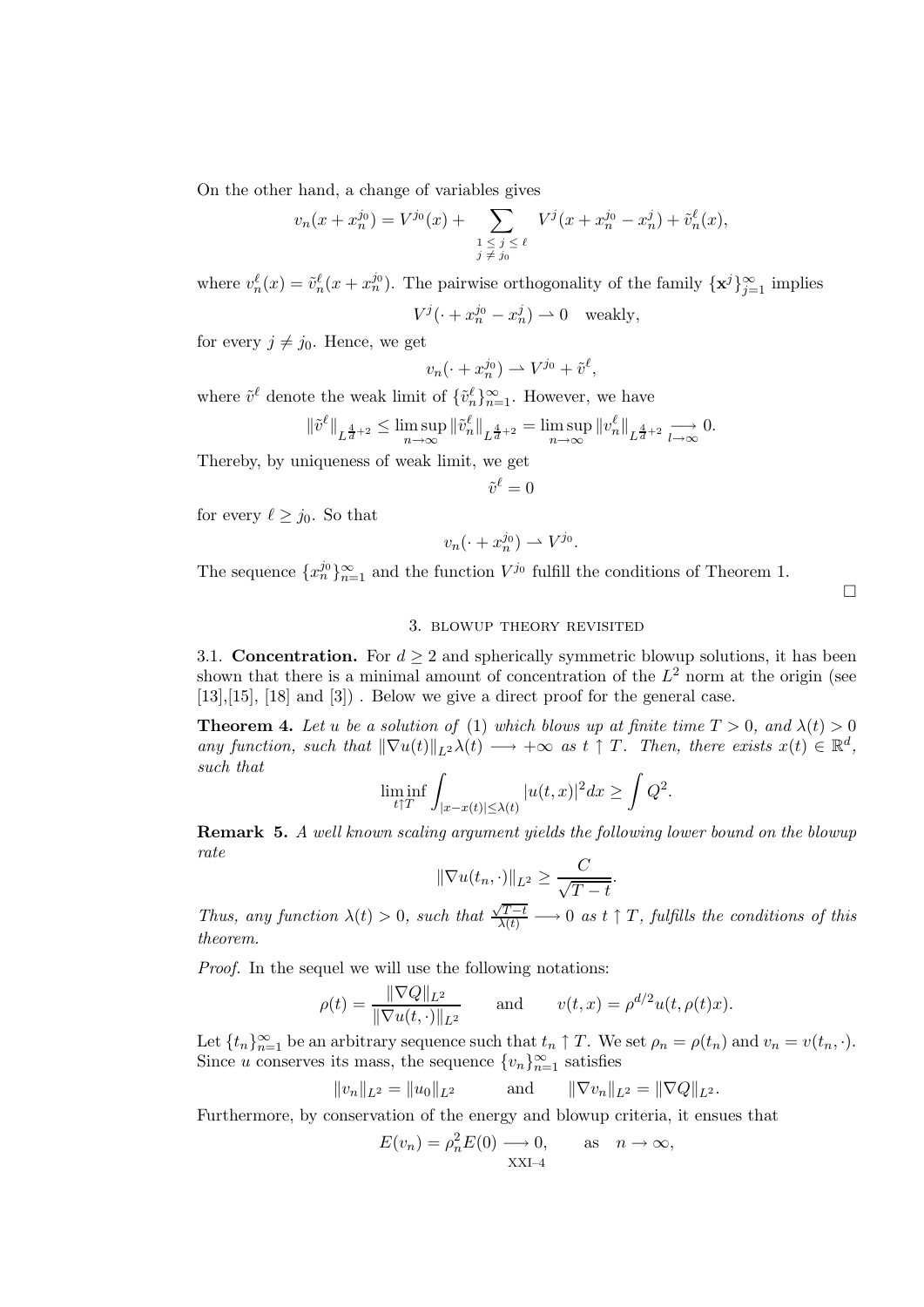which yields, in particular,

$$
||v_n||_{L^{\frac{4}{d}+2}}^{\frac{4}{d}+2} \longrightarrow \frac{d+2}{d} ||\nabla Q||_{L^2}^2
$$
, as  $n \to \infty$ .

The family  ${v_n}_{n=1}^{\infty}$  satisfies the conditions of Theorem 1 above with

$$
m^{\frac{4}{d}+2} = \frac{d+2}{d} \|\nabla Q\|_{L^2}^2
$$
 and  $M^2 = \|\nabla Q\|_{L^2}^2$ .

Thus, there exists  $\{x_n\}_{n=1}^{\infty} \subset \mathbb{R}^d$  such that, up to a subsequence,

$$
\rho_n^{d/2} u(t_n, \rho_n \cdot + x_n) \rightharpoonup V \in H^1 \qquad \text{weakly}
$$

with  $||V||_{L^2} \geq ||Q||_{L^2}$ .<sup>2</sup> From this, it follows that

$$
\liminf_{n \to +\infty} \int_{|x| \le A} \rho_n^d |u(t_n, \rho_n x + x_n)|^2 dx \ge \int_{|x| \le A} |V|^2 dx,
$$

for every  $A > 0$ . Thus,

$$
\liminf_{n \to +\infty} \sup_{y \in \mathbb{R}^d} \int_{|x-y| \le A\rho_n} |u(t_n, x)|^2 dx \ge \int_{|x| \le A} |V|^2 dx.
$$

Since  $\frac{\rho_n}{\lambda(t_n)} \longrightarrow 0$ , it ensues that

$$
\liminf_{n \to +\infty} \sup_{y \in \mathbb{R}^d} \int_{|x-y| \le \lambda(t_n)} |u(t_n, x)|^2 dx \ge \int_{|x| \le A} |V|^2 dx
$$

for every A, which means that

$$
\liminf_{n \to +\infty} \sup_{y \in \mathbb{R}^d} \int_{\{|x-y| \le \lambda(t_n)\}} |u(t_n, x)|^2 dx \ge \int_{\mathbb{R}^d} |V|^2 dx \ge \int Q^2.
$$

Since the sequence  $\{t_n\}$  is arbitrary we get finally

$$
\liminf_{t \to T} \sup_{y \in \mathbb{R}^d} \int_{\{|x-y| \le \lambda(t)\}} |u(t,x)|^2 dx \ge \int Q^2.
$$

Since, for every t, the function  $y \mapsto \int_{\{|x-y| \le \lambda(t)\}} |u(t,x)|^2 dx$  is continuous and goes to 0 at infinity, then there exists a family  $x(t)$  such that

$$
\sup_{y \in \mathbb{R}^d} \int_{\{|x-y| \le \lambda(t)\}} |u(t,x)|^2 dx = \int_{\{|x-x(t)| \le \lambda(t)\}} |u(t,x)|^2 dx,
$$
  
les the proof of Theorem 4

.

which concludes the proof of Theorem 4.

3.2. Universality of the profile with critical mass. If, in the context of the proof of Theorem 4 we assume also that  $||u_0||_{L^2} = ||Q||_{L^2}$ , we get

$$
||V||_{L^2} = ||Q||_{L^2}.
$$

Thus,  $||v_n||_{L^2} = ||V||_{L^2}$ , which means

$$
v_n(\cdot + x_n) \to V
$$
 strongly in  $L^2$ 

Also, since it's bounded in  $H^1$ , we have

$$
v_n(\cdot + x_n) \to V
$$
 strongly in  $L^{\frac{4}{d}+2}$ .

<sup>2</sup>Note that this asymptotic is proved by Weinstein [17] via Concentration-Compactness Lemma by Lions [9].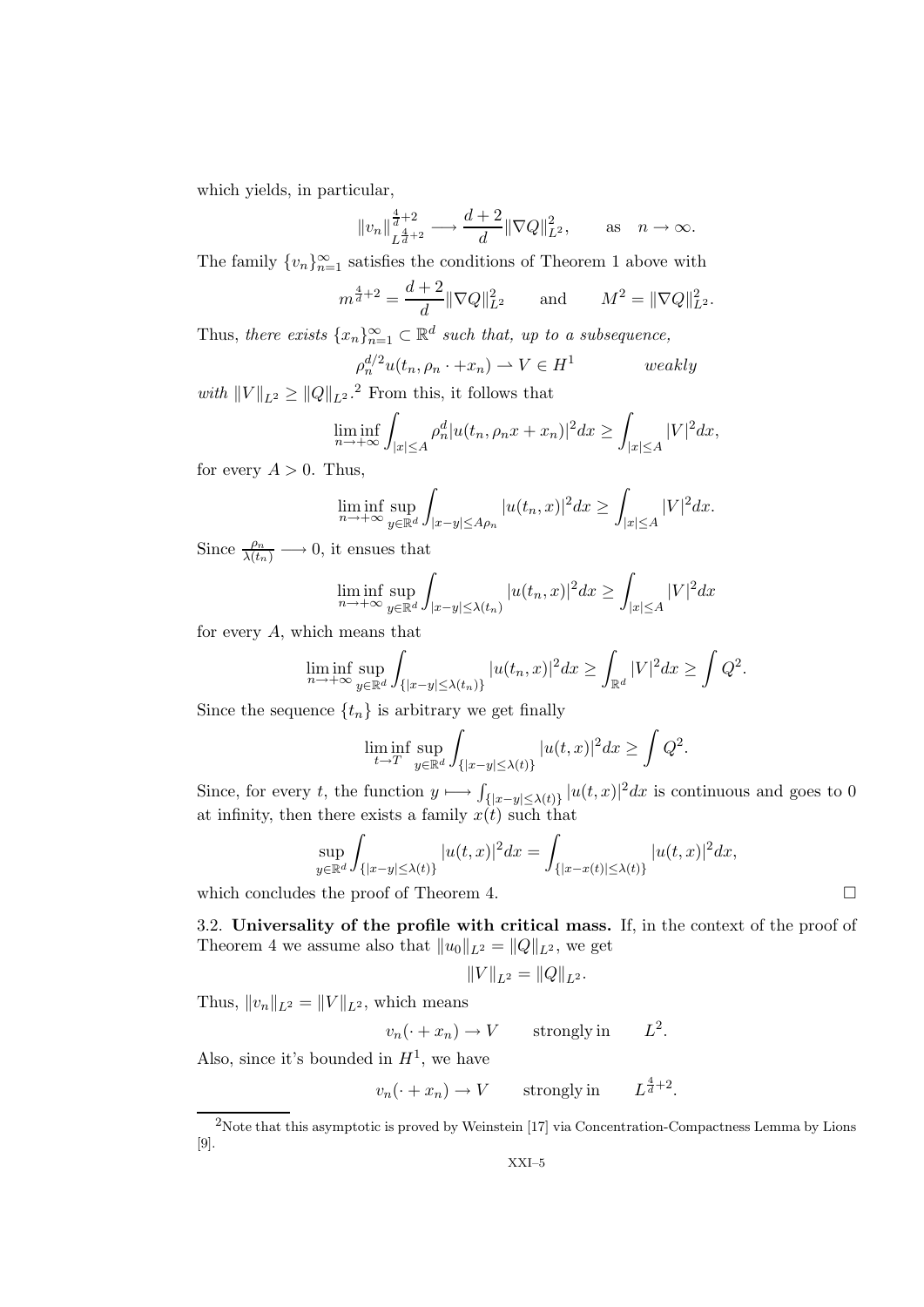In view of Gagliardo-Nirenberg inequality, this leads to

$$
\|\nabla V\|_{L^2}\geq \|\nabla Q\|_{L^2}.
$$

Since  $\|\nabla V\|_{L^2} \le \limsup \| \nabla v_n \|_{L^2} = \| \nabla Q \|_{L^2}$ , then

$$
\|\nabla v_n\|_{L^2}\longrightarrow \|\nabla V\|_{L^2}.
$$

This means that the strong convergence holds in  $H^1$  and  $E(V) = 0$ . Let us summarize the properties of the profile  $V$ :

$$
V \in H^1
$$
,  $||V||_{L^2} = ||Q||_{L^2}$ ,  $||\nabla V||_{L^2} = ||\nabla Q||_{L^2}$  and  $E(V) = 0$ .

The variational characterization of the ground state implies that

$$
V(x) = e^{i\theta} Q(x + x_0),
$$

for some  $\theta \in [0, 2\pi]$  and  $x_0 \in \mathbb{R}^d$ . This result, which is due to Weinstein [17] and Kwong  $[8]$ , can be rewritten as follows: if u is a singular solution with critical mass then there exist  $x(t)$  and  $\theta(t)$ , such that

(8) 
$$
(\rho(t))^{d/2} e^{i\theta(t)} u(t, \rho(t)x + x(t)) \longrightarrow Q, \quad as \quad t \to T,
$$

strongly in  $H^1$ .

3.3. Determination of the singular solutions with minimal mass. In the sequel we need the following notation:

$$
\mathcal{A} = \{ \rho^{d/2} e^{i\theta} Q(\rho x + y), \quad y \in \mathbb{R}^d, \rho \in \mathbb{R}_*^+, \theta \in [0, 2\pi] \}.
$$

The characterization of the singular solutions with minimal mass is due to F. Merle [10]. Below we give a direct and short proof to this fundamental result.

**Theorem 6.** Let u be a blowing up solution of (1) at finite time  $T > 0$  such that  $||u_0||_{L^2} =$  $||Q||_{L^2}$ . Then there exists  $x_0 \in \mathbb{R}^d$  such that  $e^{i\frac{|x-x_0|^2}{4T}}u_0 \in \mathcal{A}$ .

*Proof.* Let  $t_n \to T$  be an arbitrary sequence. It is clear that (8) implies

$$
|u(t_n,x)|^2 dx - ||Q||_{L^2}^2 \delta_{x=x_n} \rightharpoonup 0.
$$

Up to extract a subsequence and translation, one assumes  $x_n \to x_0 \in \{0, \infty\}$ . Let  $\phi$  be a nonnegative radial  $C_0^{\infty}(\mathbb{R}^d)$  function, such that

$$
\phi(x) = |x|^2, \quad \text{if} \quad |x| < 1 \quad \text{and} \quad |\nabla \phi(x)|^2 \le C\phi(x).
$$

For every  $p \in \mathbb{N}^*$  one defines

$$
\phi_p(x) = p^2 \phi(\frac{x}{p})
$$
 and  $g_p(t) = \int \phi_p(x) |u(t,x)|^2 dx$ .

Using the Cauchy-Schwartz estimates by V. Banica  $[2]^3$ , we get

$$
|\dot{g}_p(t)| = |2\Im \int \bar{u}(x)\nabla u(x)\nabla \phi_p(x)dx| \leq \left(8E(u_0) \int |u|^2 |\nabla \phi_p|^2 dx\right)^{1/2}
$$
  

$$
\leq C_0 \sqrt{g_p(t)},
$$

<sup>&</sup>lt;sup>3</sup>The argument of Banica is as follows: since u has critical mass and  $\phi_p$  is a real valued function then  $E(e^{is\phi_p}u) \geq 0$ , for every  $s \in \mathbb{R}$ . The Cauchy-Schwartz estimates is the non positivity of the discriminant of the polynomial  $s \mapsto E(e^{is\phi_p}u)$ .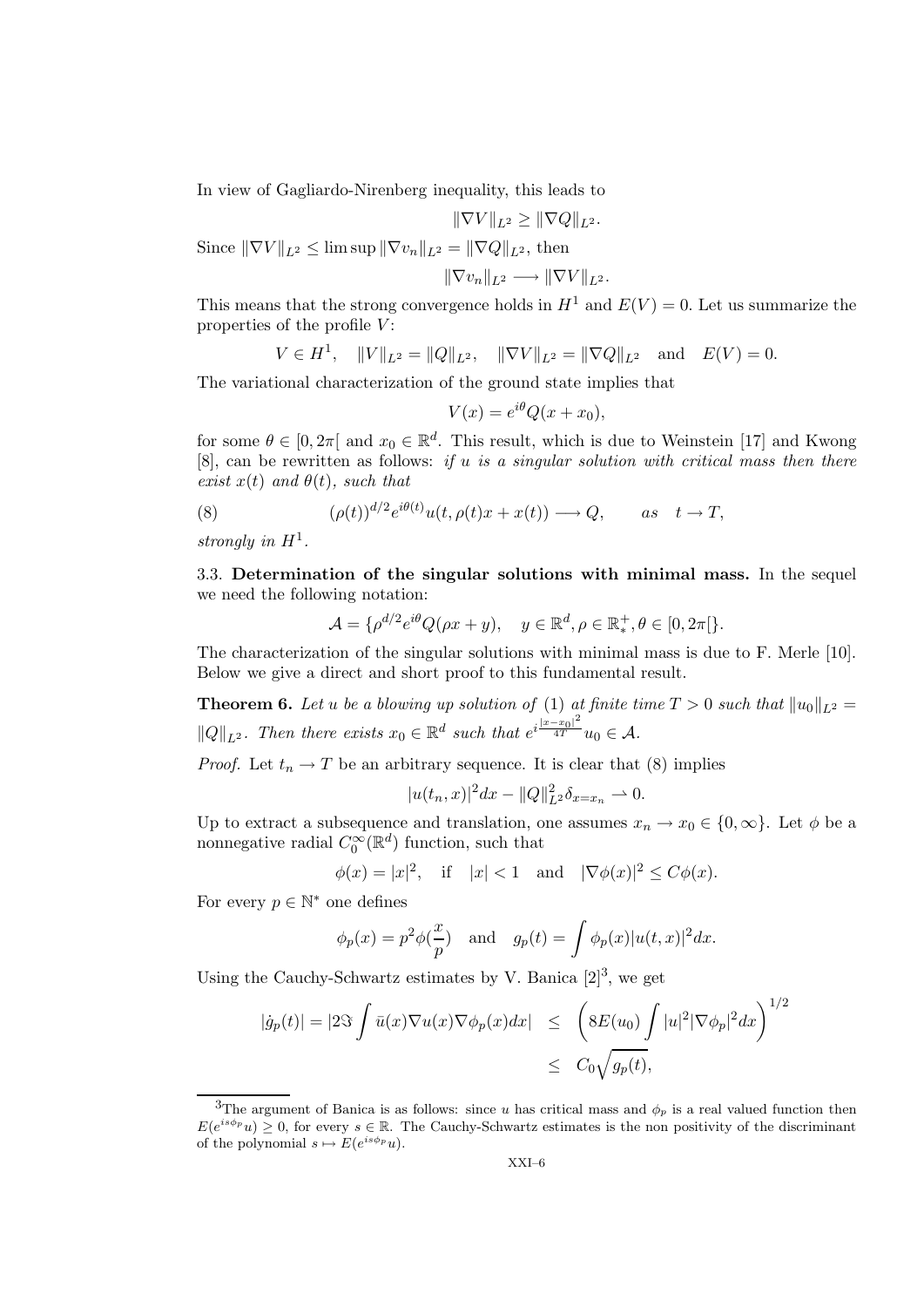for every  $t \in [0,T[$ . In the last line we have used the inequality  $|\nabla \phi_p|^2 \leq C \phi_p$ . By integration we obtain, for every  $t \in [0, T]$ ,

$$
\left|\sqrt{g_p(t)} - \sqrt{g_p(t_n)}\right| \le C_0|t_n - t|.
$$

We let n go to infinity; and we get (since  $\phi_p(x_0) = 0$  for both finite and infinite case)

$$
g_p(t) \le C_0 (T - t)^2.
$$

We fix  $t \in [0; T[$  and let p go to infinity<sup>4</sup> to obtain

(9) 
$$
8t^2 E(e^{i\frac{|x|^2}{4t}}u_0) = \int |x|^2 |u(t,x)|^2 dx \leq C(u_0)(T-t)^2.
$$

The first identity is just another way of writting the Virial identity (2). The uniform bound (9) implies that  $\lim x_n \neq \infty$  and then equal, up to a translation, to 0. Now, we let  $t$  go to  $T$  and get

$$
E(e^{i\frac{|x|^2}{4T}}u_0) = 0.
$$

Since  $||e^{i\frac{|x|^2}{4T}}u_0||_{L^2} = ||u_0||_{L^2} = ||Q||_{L^2}$ , then the variational characterization of Q implies that  $e^{i\frac{|x|^2}{4T}}u_0 \in \mathcal{A}$ . This ends the proof of this theorem.

#### **REFERENCES**

- [1] H. Bahouri and P. Gérard: High frequency approximation of solutions to critical nonlinear wave *equations*, Amer. J. Math.  $121$  (1999), no. 1, 131–175.
- [2] V. Banica: Remarks on the blow-up for the Schrdinger equation with critical mass on a plane domain, Ann. Sc. Norm. Super. Pisa Cl. Sci. (5) 3 (2004), no. 1, 139–170.
- [3] T. Cazenave: Semilinear Schrödinger equations, Courant Lecture Notes in Mathematics, 10. New York University, Courant Institute of Mathematical Sciences, New York; American Mathematical Society, Providence, RI, 2003.
- [4] P. Gérard: *Description du défaut de compacité de l'injection de Sobolev*, ESAIM.COCV, Vol 3, (1998) 213-233.
- [5] J. Ginibre, G. Velo: On a class of nonlinear Schrödinger equations. I. The Cauchy problem, general case, J. Funct. Anal. 32 (1979), no. 1, 1–32.
- $[6]$  R.T. Glassey : On the blowing up of solutions to the Cauchy problem for nonlinear Schrödinger equations, J. Math. Phys. 18 (1977), no. 9, 1794–1797.
- [7] S. Keraani: On the defect of compactness for the Strichartz estimates of the Schrödinger equations, J. Differential Equations 175 (2001), no. 2, 353–392.
- [8] M.K. Kwong: uniqueness of positive solutions to  $\Delta u u + u^p = 0$ , in  $\mathbb{R}^n$ , Arch. Rat. Mech. Anal 105 (1989), n. 3, 243-266.
- [9] P-L. Lions: The concentration-compactness principle in the calculus of variations. The compact case. Part 1, Ann. Inst. Henri Poincaré, Analyse non linéaire 1 (1984), 109-145.
- [10] F. Merle: *Determination of blowup solutions with minimal mass for nonlinear Schrödinger equations* with critical power, Duke Math. J. 69, (1993), no. 2, 203-254.
- $[11]$   $\quad \qquad$ : Construction of solutions with exactly k blowup points for nonlinear Schrödinger equations with critical nonlinearity, Comm.Math. Phys. 129 (1990), no.2, 223-240.
- [12]  $\_\_\_\_\_\_\_\_\_\_\_\_\_\_\_\_\_\_\_\_\_\_\_\_\_\_\_\_\_\.\_ By the no mean of the critical nonlinear Schrödinger and Zakharov equations. Proceedings$ of the International Congress of Mathematicians, Vol. III (Berlin, 1998). Doc. Math. 1998, Extra Vol. III, 57–66
- [13] F. Merle, Y. Tsutsumi:  $L^2$  concentration of blowup solutions for the nonlinear Schrödinger equation with critical power nonlinearity, J. Differential Equations 84 (1990), no. 2, 205–214.
- [14] C. Sulem, P-L. Sulem: The nonlinear Schrdinger equation. Self-focusing and wave collapse, Applied Mathematical Sciences, 139. Springer-Verlag, New York, 1999.

<sup>&</sup>lt;sup>4</sup>We can take first the limit at  $t = 0$  to get  $u_0 \in \Sigma$ . This implies that  $\int |x|^2 |u(t,x)|^2 dx$  is well defined for every  $t \in [0, T]$ . We take then the limit in all  $t \in [0, T]$ .